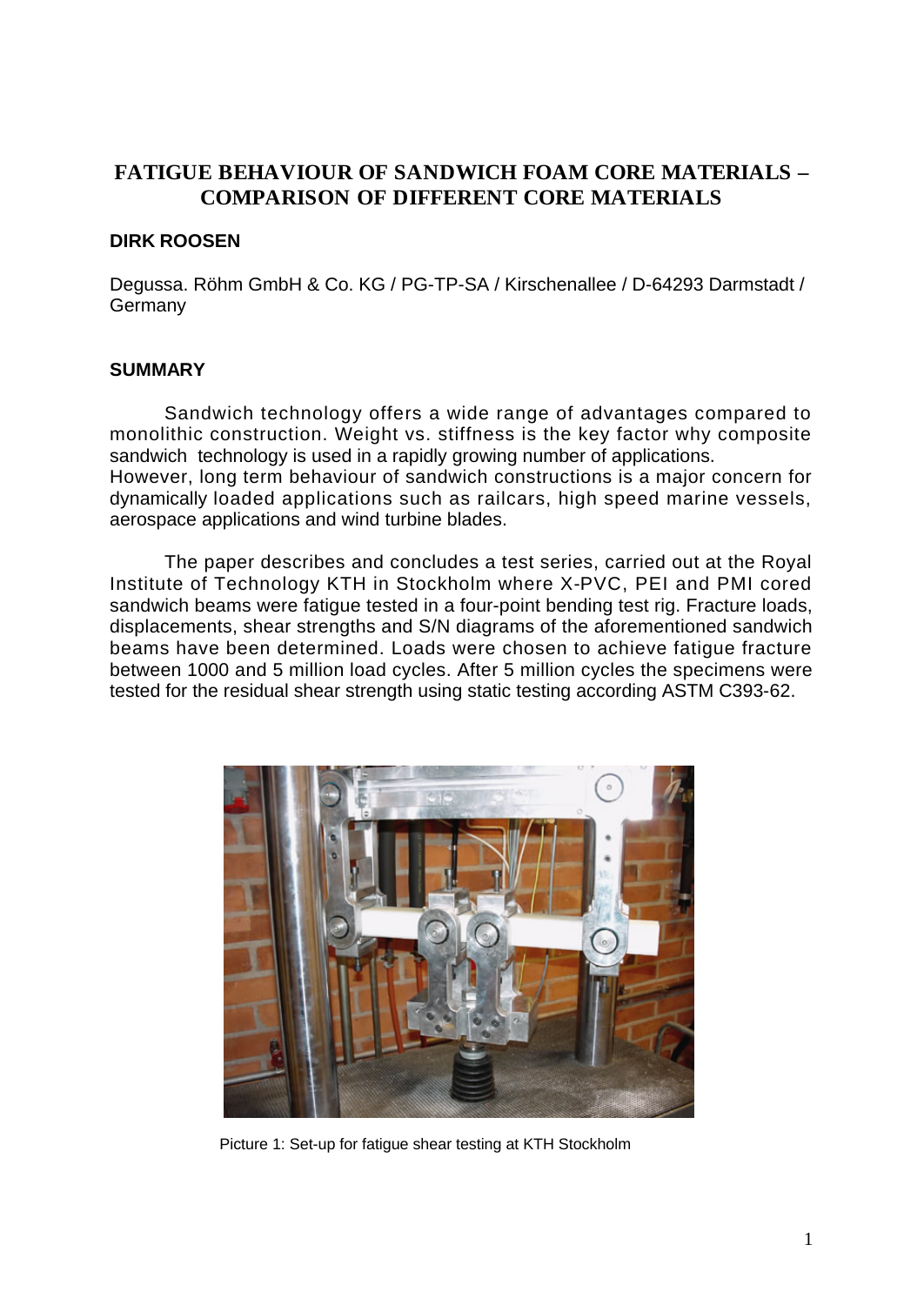#### **INTRODUCTION**

Fatigue properties are investigated for PMI, X-PVC and PEI structural foams. Different densities are tested as core materials in sandwich beams. All tests are performed in a four point bending rig which design is chosen as to induce a core shear failure. Quasi-static testing for the shear strengths is firstly performed. Loads were chosen to achieve fatigue fracture between 1000 and 5 million load cycles. The test results are presented in a S/N diagram where the fatigue loads are given as percentage of the shear strength. Specimens that had not failed after 5 million cycles are tested for the residual strength using the same procedure as for the quasi-static testing initially performed.

#### **TEST METHOD**

All tests have been performed using a four point bending test rig. The test procedure used is based on the standard test method ASTM C393-62 [1]. This standard test method only considers static testing. An extension of the four-point bending procedure to fatigue testing has been proposed [2] and used with success in several investigations of the fatigue life of shear loaded foam core materials [3-4]. The inherent advantages of the four-point bend test are that no large stress concentrations are present and that the entire assembly (face - adhesive joint - core) is loaded in a representative way i.e. as in an application of a real sandwich structure. Bending moment and transverse force diagrams are shown in Fig. 1 where it is seen that the transverse force is constant between the inner and outer supports while the bending moment decreases from its maximum between the inner supports to zero at the outer supports. Hence, the feature of the four-point bending test is that in the middle section the bending moment is constant (and of maximum) with zero transverse force and in the regimes between the outer and inner supports the transverse force is constant.



Figure 1. The four point bending set-up with idealised transverse force and bending moment diagrams.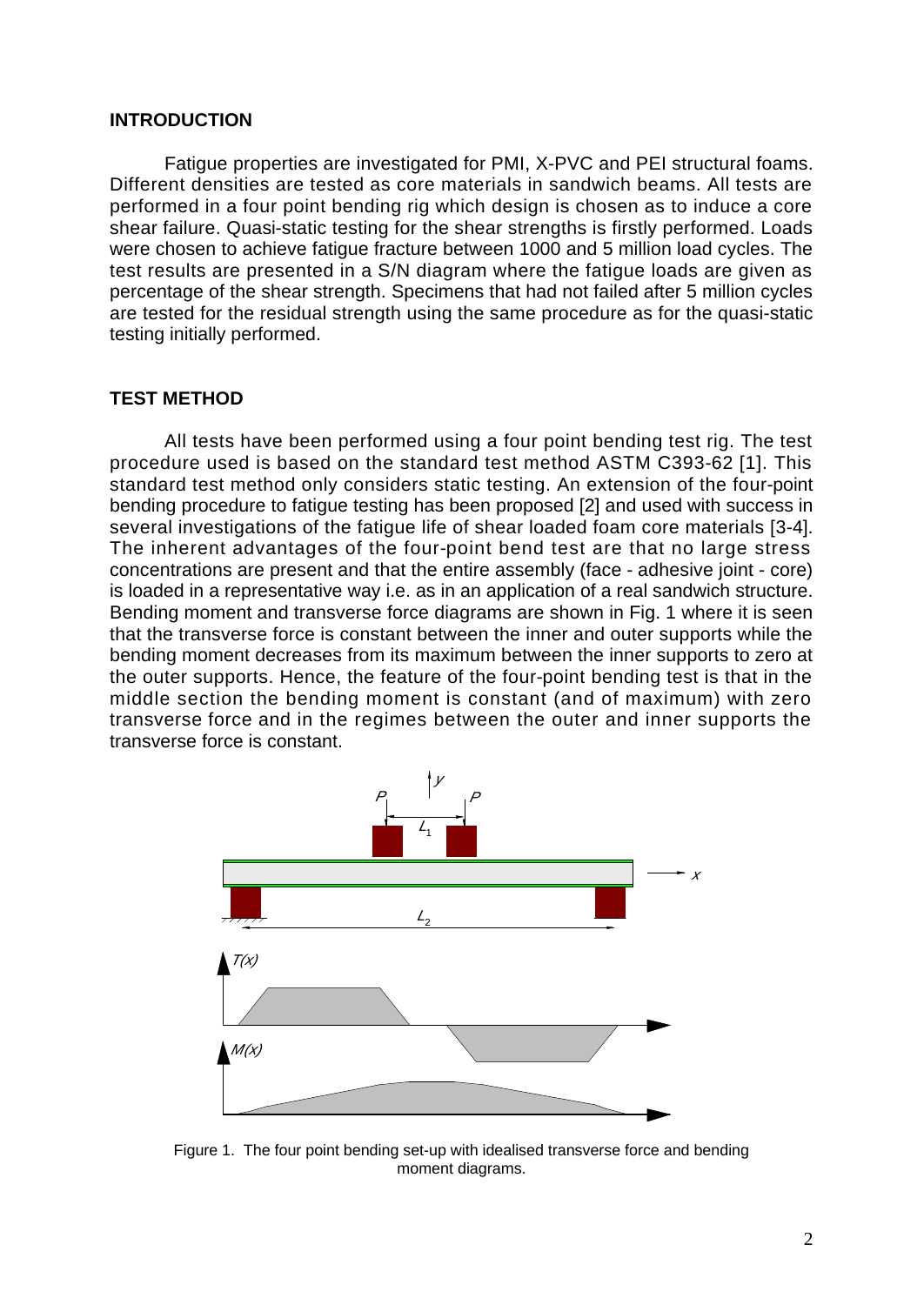This test method provides an almost pure shear stress in the core, between the inner and outer supports, and is hence very suitable for the present purposes.

The maximum transverse force, *T*, and thus also the maximum shear stress,  $\tau_{\text{max}}$ , in the core in this configuration is found using the approximate relation as described in standard textbooks, e.g. Zenkert [5] for the core shear stress

$$
|T|_{\text{max}} = P \text{ and } f_{\text{max}} = \frac{P}{t_c + t_f}
$$
\n(1)

where P is half the applied load in the four point bending rig,  $t_c$  and  $t_f$  are the core and face thickness respectively. Similarly, the maximum bending moment,  $M_{\text{max}}$ , and thus the maximum face tensile/compressive stress (for a sandwich with equal faces) is found by using the approximate relation for the face stress

$$
|M|_{\text{max}} = \frac{P(L_2 - L_1)}{2} \text{ and } \t\t\tau_{\text{max}} = \frac{P(L_2 - L_1)}{2t_f d} \tag{2}
$$

where  $L_1$  and  $L_2$  are the distances between the supports as illustrated in figure 1. In order to design the four-point bending specimen to ensure core shear failure, the support distances must be calculated so that core shear becomes critical. Assuming the core has an ultimate shear strength  $\,\,\widetilde{\!\!r}_\mathrm{c}\,$  and the face has a critical tensile strength

 $\mathcal{F}_{f}$ , where the latter can be either a compressive, a tensile or a local buckling strength, the local buckling, or wrinkling strength, is estimated using the relation between the face and core elastic modulus,  $E_i$  and  $E_c$  and of the core shear modulus as

$$
\mathcal{F}_{lb} = \frac{1}{2} \sqrt[3]{E_f E_c G_c}
$$
\n<sup>(3)</sup>

#### **SPECIMEN**

The sandwich configuration was chosen from a typical marine application and therefore the manufacturing process chosen accordingly. The sandwich is made up in one step where the faces are manufactured using an infusing technique directly onto the core material. The dry fibres are laid up directly on both sides on the large core sheets, a resin distribution media and vacuum film is the added on top and sealed. Vacuum is then applied and the resin fed through an inlet. Both faces are hence impregnated at the same time. The manufacturing and the curing process took place at room temperature and was carried out by FLYG, KTH. The specimens were then cut to correct size using a diamond coated circular saw. The geometry and the properties of the specimen are given in tables 1 and 2. The mechanical properties of the different core materials are given in Table 7.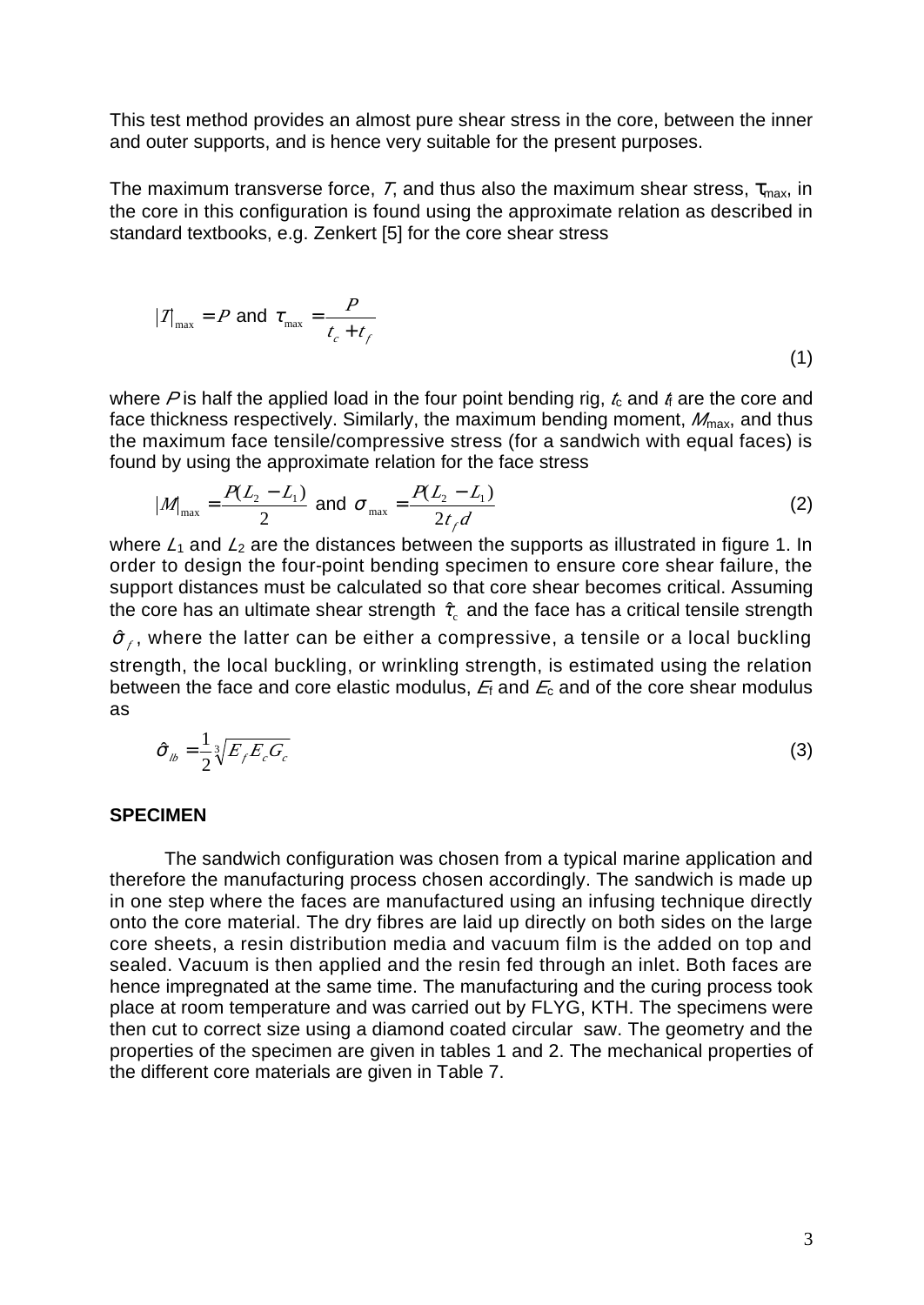| Configuration | Face             | Face thickness | Core             | Core thickness, $t_c$ | Core width, b |
|---------------|------------------|----------------|------------------|-----------------------|---------------|
|               |                  | [mm]           |                  | [mm]                  | [mm]          |
|               | Glass/Vinylester | 3.7            | <b>PMI 51 S</b>  | 40                    | 40            |
| Ш             | Glass/Vinylester | 3.7            | <b>PMI 71 IG</b> | 40                    | 40            |
| Ш             | Glass/Vinylester | 3.7            | <b>PMI 71 FX</b> | 40                    | 40            |
| IV            | Glass/Vinylester | 3.7            | <b>PMI 71 WF</b> | 40                    | 40            |
|               | Glass/Vinylester | 3.7            | X-PVC 80         | 40                    | 40            |
| VI            | Glass/Vinylester | 3.7            | X-PVC 60         | 40                    | 40            |
| VII           | Glass/Vinylester | 3.7            | <b>PEI 80</b>    | 40                    | 40            |

Table 1. Material combinations used

| Face material  | DBL-800/8084                               |  |  |
|----------------|--------------------------------------------|--|--|
| Property       | $[0^{\circ}/-45^{\circ}/+45^{\circ}]_{2s}$ |  |  |
| $E$ , [GPa]    | 20.1                                       |  |  |
| $G_{12}$ [GPa] | 2.0                                        |  |  |
| Thickness (mm) | 37                                         |  |  |

Table 2. Face material properties

#### **STATIC SHEAR TESTS**

Static tests were initially performed to get relevant load levels for the fatigue tests. Three identical specimens within each configuration were tested at room temperature, 22°C, in a Schenk PSA40 hydraulic testing machine at a constant displacement rate of 6 mm/min according to ASTM C393-62.

| Fracture load,<br>Core |           | Fracture      | Fracture       |  |
|------------------------|-----------|---------------|----------------|--|
|                        | $2P$ [kN] | Dis placement | Shear strength |  |
|                        |           | [mm]          | [MPa]          |  |
| <b>PMI 51 S</b>        | 2.96      | 9.2           | 0.69           |  |
| <b>PMI 71 IG</b>       | 6.64      | 11.1          | 1.54           |  |
| <b>PMI 71 FX</b>       | 2.57      | 29.2          | 0.60           |  |
| <b>PMI 71 WF</b>       | 6,39      | 12,8          | 2,0            |  |
| $X-PVC80$              | 4,55      | 26,0          | 1,42           |  |
| $X-PVC60$              | 3,28      | 19,4          | 1,03           |  |
| <b>PEI 80</b>          | 4,44      | 30,0          | 1,39           |  |

Table 3. Static failure load and material shear strength according to ASTM C393-62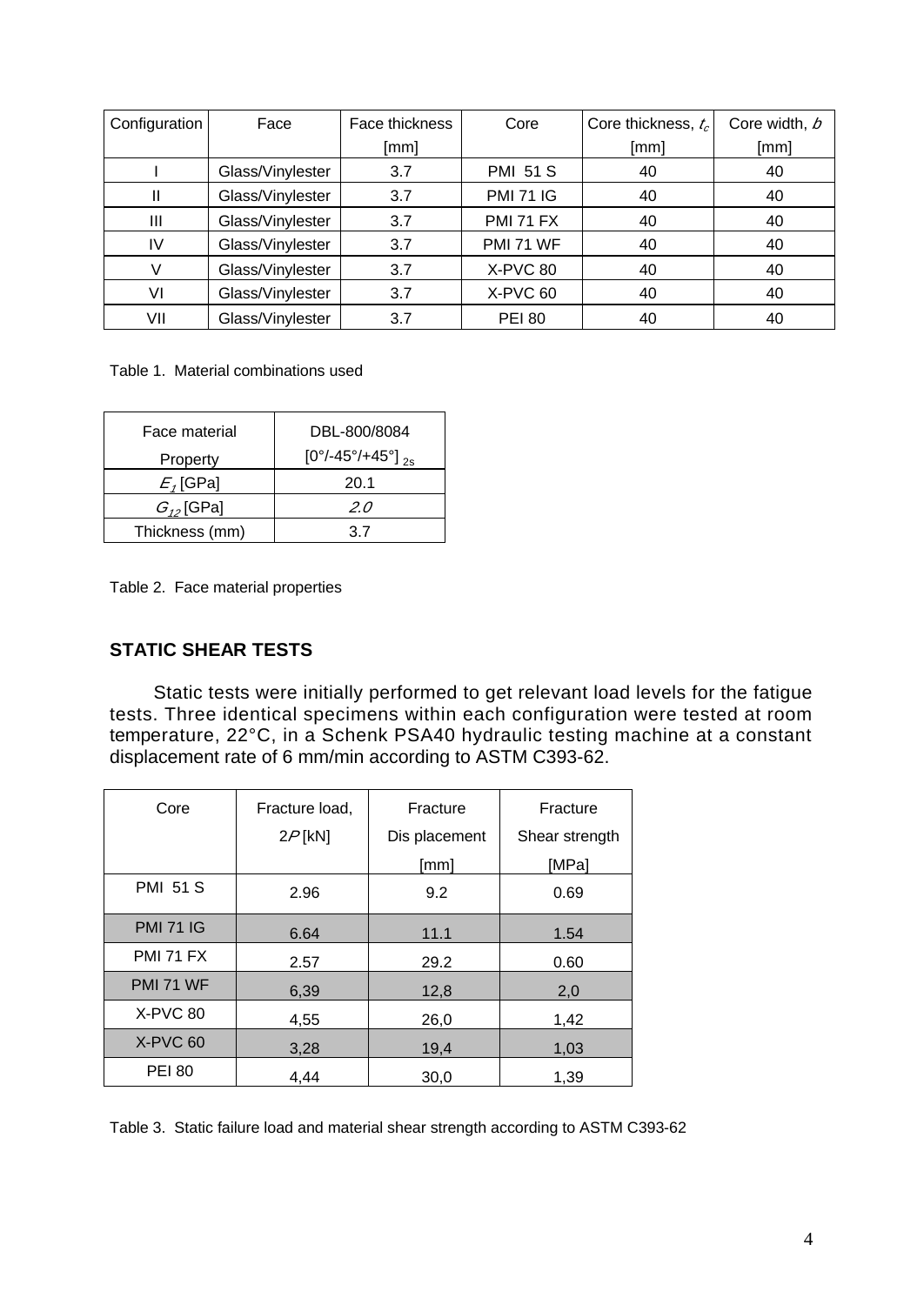#### **FATIGUE TESTING**

The main objectives within this investigation were to obtain basic knowledge on the fatigue behaviour of these foam materials and a scheme using constant amplitude loading was used. The tests were performed at the loading ratio *R=*0.1. A minimum of 6 specimens within each configuration and stress ratio was used.

Fatigue tests were performed in a 40 kN Schenk servo hydraulic universal testing machine. A special type of control loop was used through out all fatigue tests - the indirect load control. The tests are conducted in displacement control but the response from the load cell is registered and after a specified number of cycles an average of the load deviation is fed back to the displacement control. This process has earlier successfully been used for tests at low load levels, or rather in the lower range of the load cell capacity or in the cases where the test rig is heavy which also effects the control adversely.

The fatigue results are presented as standard *S/N* diagrams in e.g. Fig. 2 for PMI 51 S with the load normalised with respect to the static failure load. The number of cycles n is plotted on the *x*-axis on a logarithmic scale. The maximum number of load cycles was set to 5 million, and hence some tests were interrupted at this point without any indication of failure. Picture 2 shows a typical fatigue fracture for e.g. PMI 51 S at  $P/P_{\text{crit}}$ =65%, n=1.1 $\cdot$ 10<sup>6</sup> cycles. In Figure 3 –5 the S/N diagrams for X-PVC and PEI. Table 4 shows the results from the fatigue tests after  $5.10^6$  Cycles.



Figure 2. *S/N* diagram for PMI 51 S beams with curve fits using Eq. (4).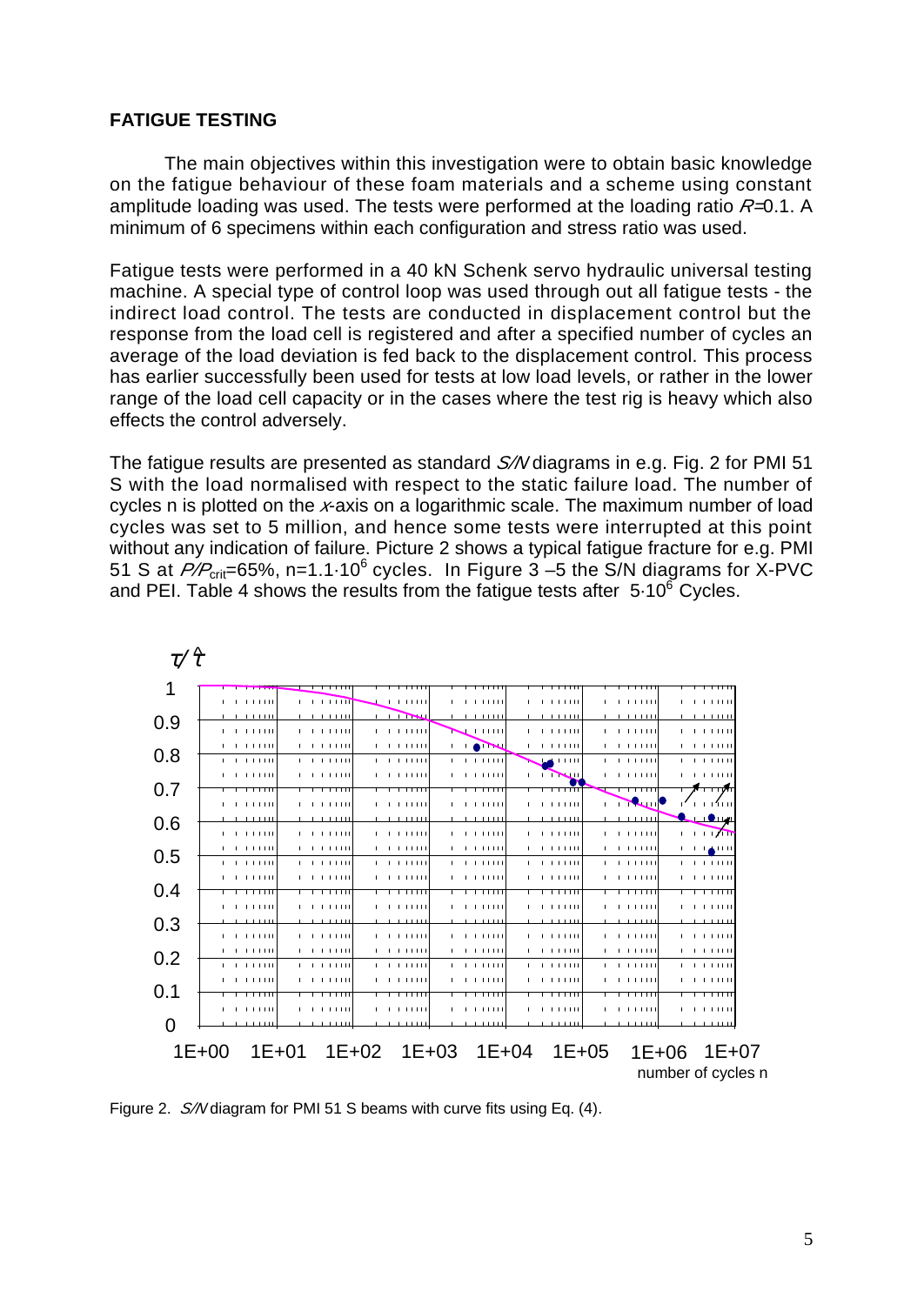

Figure 3. *S/N* diagram for X-PVC 80 beams



Figure 4. *S/N* diagram for X-PVC 60 beams



Figure 5. *S/N* diagram for PEI 80 beams.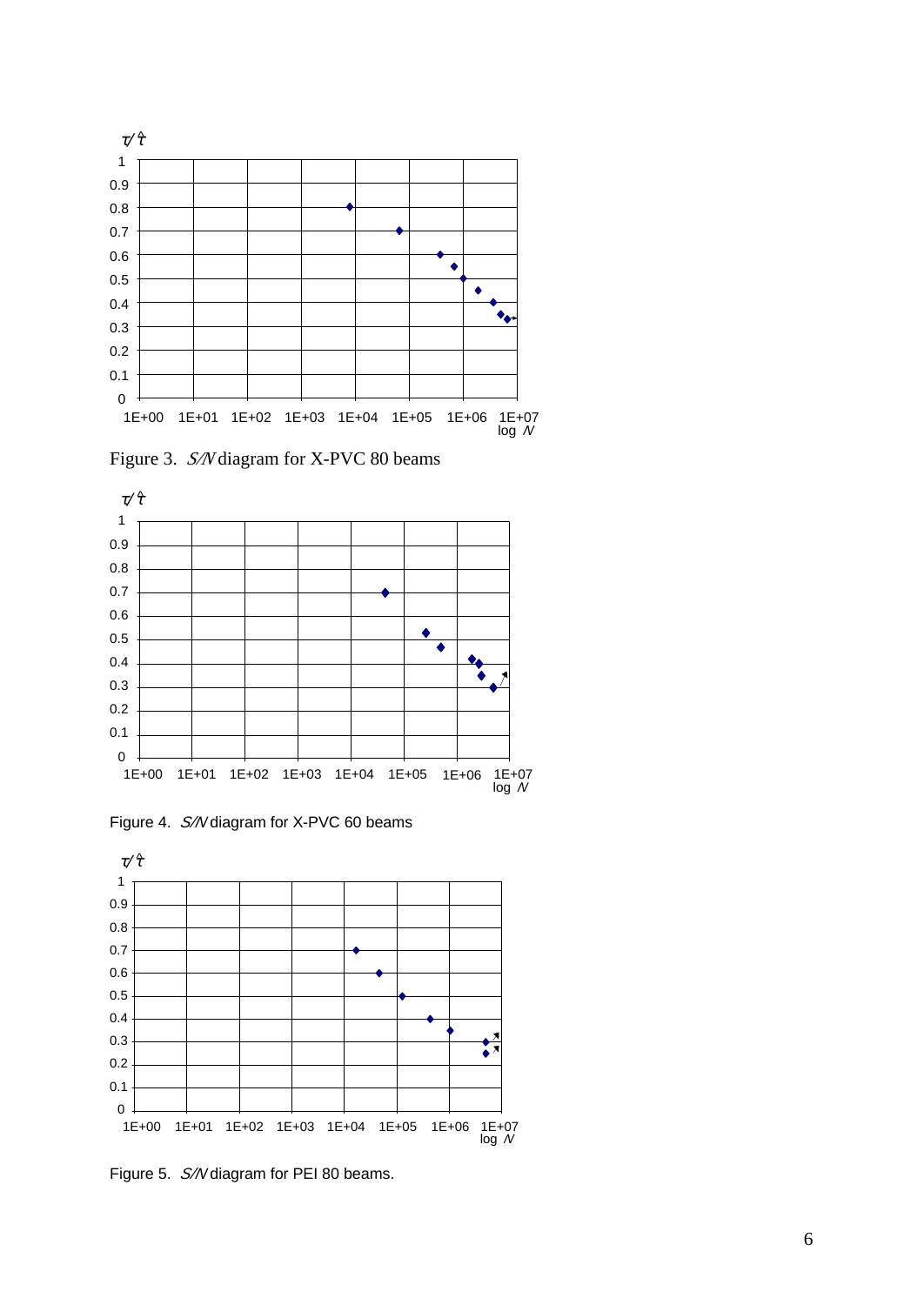

Picture 2: Fatigue fracture of PMI 51 S,  $P/P_{\text{crit}}$ =65%, n=1.1 $\cdot$ 10<sup>6</sup> cycles

|                               |      |      | PMI 51S   PMI71IG   PMI 71FX   PMI71WF   X-PVC |     | 80   | X-PVC<br>60 | <b>PEI 80</b> |
|-------------------------------|------|------|------------------------------------------------|-----|------|-------------|---------------|
| $ \,\tau\,/\,\tau_{\rm crit}$ | 0.58 | 0.52 | 0,52                                           | 0,5 | 0,33 | 0,3         | 0.25          |
| F(Hz)                         |      |      |                                                |     |      |             |               |

Table 4: Results from fatigue tests after 5.10<sup>6</sup> Cycles

## **RESIDUAL SHEAR STRENGTH**

The fatigue testing was interrupted if a specimen had not failed at 5 million cycles. These specimens were instead brought to fracture under a quasi-static loading. The testing procedure was identical as in the quasi-static testing initially performed. The results are given in table 5.

| Core             | Fatigue    | Fracture load, | Fracture      | Fracture       |
|------------------|------------|----------------|---------------|----------------|
|                  | load, $2P$ | $2P$ [kN]      | Dis placement | Shear strength |
|                  | [kN]       |                | [mm]          | [MPa]          |
| <b>PMI 51 S</b>  | 1.81       | 2.87           | 9.1           | 0.67           |
| <b>PMI 71 IG</b> | 3.33       | 5.95           | 10.6          | 1.38           |
| PMI 71FX         | 1.30       | 2.67           | 30.8          | 0.62           |
| PMI 71WF         | 3,19       | 5,94           | 10,9          | 1,86           |
| X-PVC 80         | 1,45       | 4,31           | 11,0          | 1,35           |
| X-PVC 60         | 0,99       | 3,31           | 15,5          | 1,03           |
| <b>PEI 80</b>    | 1,29       | 4.16           | 12,9          | 1,3            |

Table 5. Residual shear strength of sandwich beams loaded in fatigue for 5 $\cdot$ 10<sup>6</sup> cycles without failure. The second column state the maximum fatigue load applied.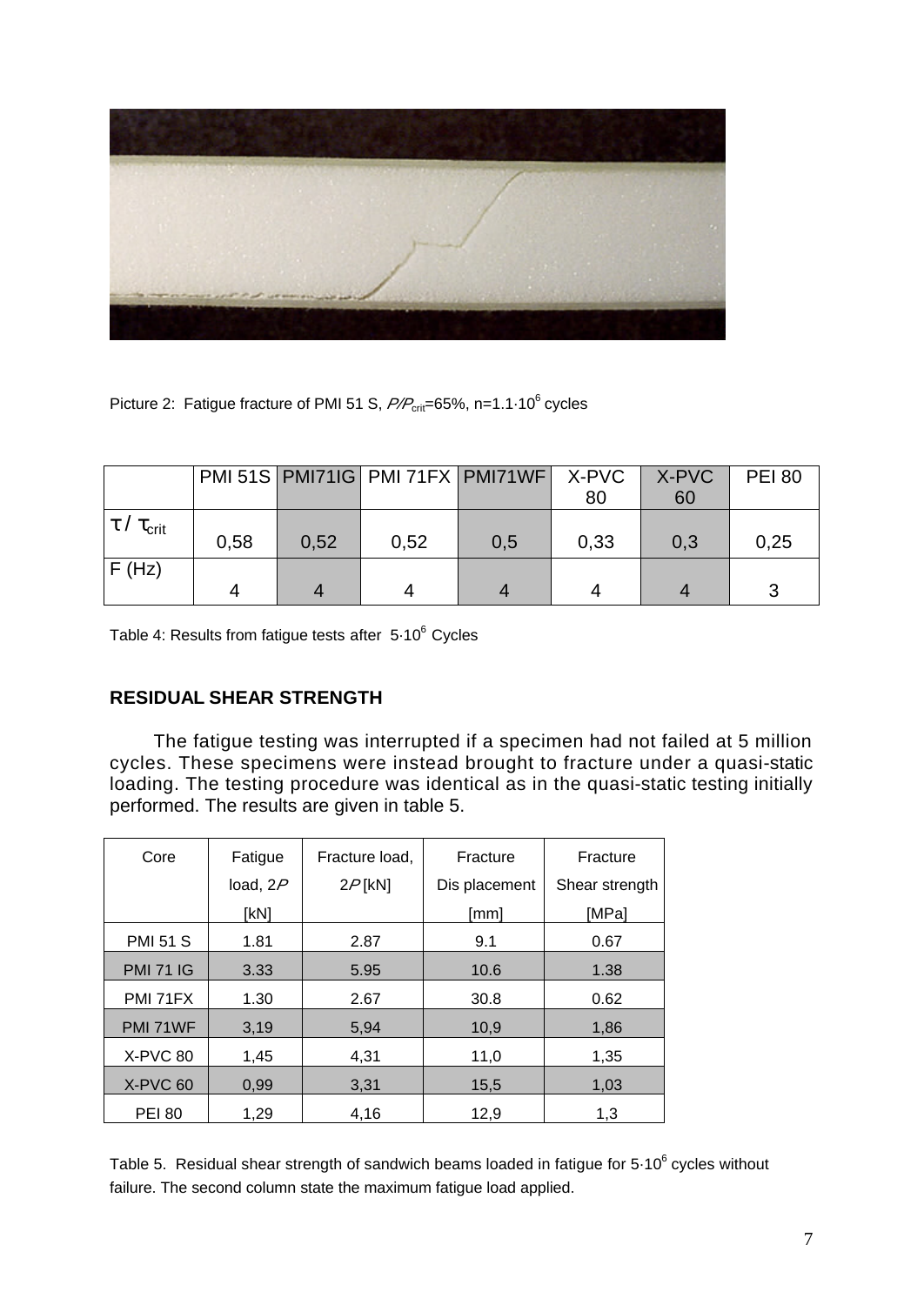### **CONCLUSION**

The performed test series showed that PMI foams can be loaded up to 58% of their static fracture load. X-PVC can be loaded up to 33% of its static fracture load and PEI foam up to 25%. The PMI cores showed the highest endurance limit for fatigue behaviour (see Table 4).

The fracture load and the fracture shear strength differs only in a few percent from the values before the fatigue testing. This underlines the good reliability of PMI foams in dynamically loaded demanding sandwich constructions.

The fracture displacement of PVC and PEI after 5 million cycles reduces by up to 57%. The foam cores lost their initially ductile behaviour. For further investigations this phenomenon should be deeper investigated to understand the reduction of this significant change in properties.

The fracture displacement of the fatigue tested PMI cores however remained on the same magnitude.

| Core             | Fracture   | Fracture     | Fracture | Fracture     | Fracture   | Fracture     |
|------------------|------------|--------------|----------|--------------|------------|--------------|
|                  | load, $2P$ | load, $2P$   | Shear    | Shear        | Dis place- | Dis place-   |
|                  | $n=0$      | $n = 5.10^6$ | strength | strength     | ment       | ment         |
|                  | [kN]       | [kN]         | $n=0$    | $n = 5.10^6$ | $n=0$      | $n = 5.10^6$ |
|                  |            |              | [MPa]    | [MPa]        | [mm]       | [mm]         |
| <b>PMI 51 S</b>  | 3,0        | 2,9          | 0,7      | 0,7          | 9.2        | 9.1          |
| <b>PMI 71 IG</b> | 6.6        | 6,0          | 1,5      | 1,4          | 11.1       | 10.6         |
| PMI 71FX         | 2.6        | 2,7          | 0,6      | 0,6          | 29.2       | 30.8         |
| PMI 71WF         | 6,4        | 5,9          | 2,0      | 1,9          | 12,8       | 10,9         |
| X-PVC 80         | 4,6        | 4,3          | 1,4      | 1,4          | 26,0       | 11,0         |
| X-PVC 60         | 3,3        | 3,3          | 1,0      | 1,0          | 19,4       | 15,5         |
| <b>PEI 80</b>    | 4,4        | 4,2          | 1,4      | 1,3          | 30,0       | 12,9         |

Table 6: Summary of mechanical properties before and after dynamical measurement

PMI sandwich foam core materials proofed themselves suitable for high loaded applications such as railcars, high speed marine vessels, aerospace applications and wind turbine blades since many years. This is clearly underlined by the results of the test series carried out.

Further investigations should be carried out to create a sufficient data base, enabling designers to identify the optimum core material for a particular application.

The same standard tests should be used to give engineers dealing with metal constructions, an easy access to the world of composites.